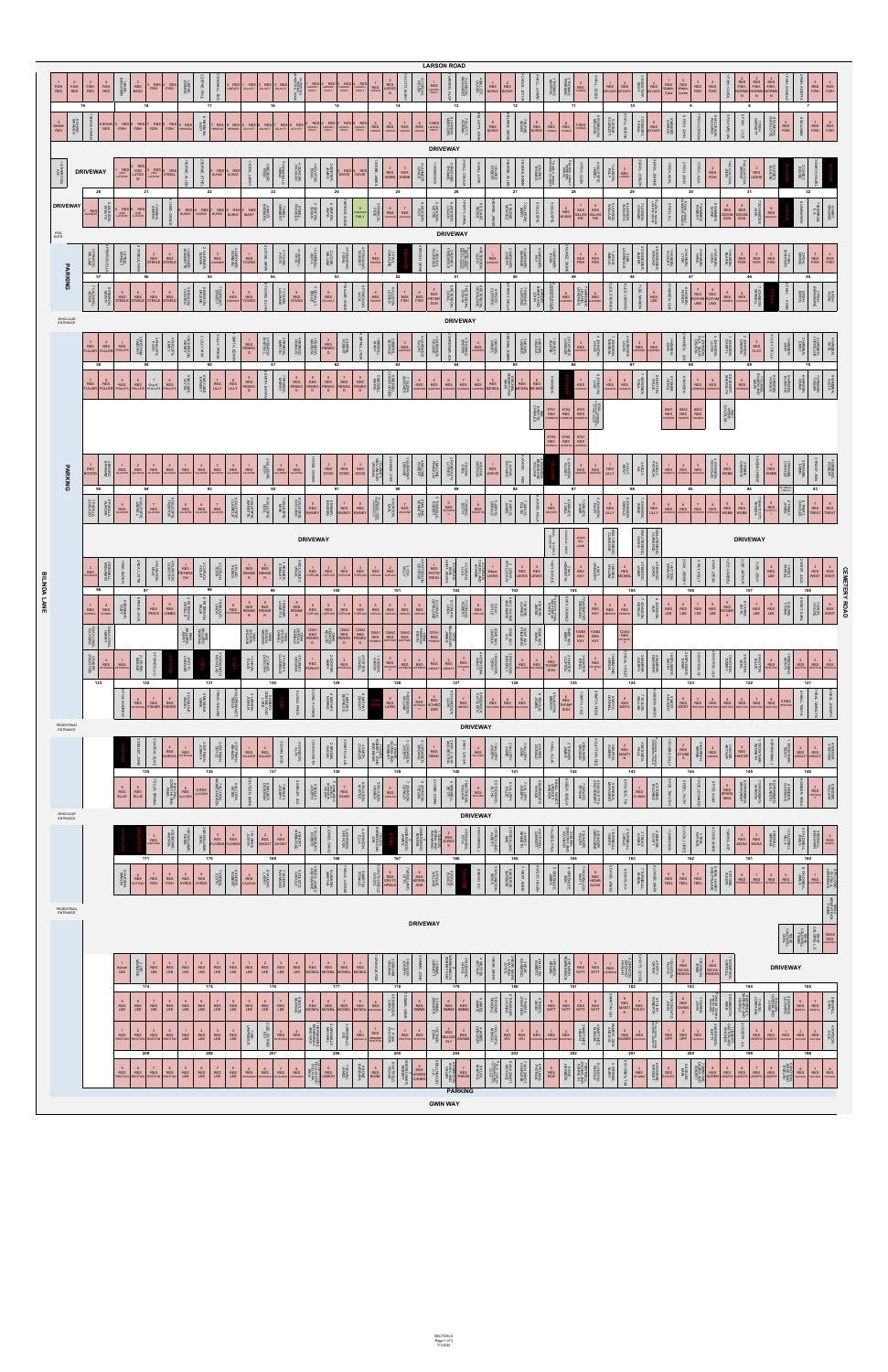|                      |                                                                                                                                                                                                                                                                                                                                                                                                                                                                                                                                                                                                                                                                                                                                                                                                                                                                                                                                                              |                                                                             |                                                                                     |                                                                     |                                                                                         |                                                                                    |                                                                                                                            |                                                                                     |                                                                              |                                                                            |                                 |                                                                                                                         |                                                                            |                                                                                                                                                                                                                                         |                                                                                                                                                                      |                                                                                                  |                                                                            |                                                                                                                                       |                                                                                                                                                                              |                                                                                     |                                                                                                                                                                     |                                                                                           | <b>LARSON ROAD</b>                                                                                                                                           |                                                                                     |                                                                             |                                                                                                        |                                                                                                                                             |                                                                                    |                                                                                                          |                                                                                           |                                                                                                                                                                         |                                                                                    |                                                                            |                                                                                                                                                 |                                                                                    |                                                                               |                                                                                                                                              |                                                                                     |                                                                      |                                                                             |                                                                                                                                       |                                                                                   |                   |
|----------------------|--------------------------------------------------------------------------------------------------------------------------------------------------------------------------------------------------------------------------------------------------------------------------------------------------------------------------------------------------------------------------------------------------------------------------------------------------------------------------------------------------------------------------------------------------------------------------------------------------------------------------------------------------------------------------------------------------------------------------------------------------------------------------------------------------------------------------------------------------------------------------------------------------------------------------------------------------------------|-----------------------------------------------------------------------------|-------------------------------------------------------------------------------------|---------------------------------------------------------------------|-----------------------------------------------------------------------------------------|------------------------------------------------------------------------------------|----------------------------------------------------------------------------------------------------------------------------|-------------------------------------------------------------------------------------|------------------------------------------------------------------------------|----------------------------------------------------------------------------|---------------------------------|-------------------------------------------------------------------------------------------------------------------------|----------------------------------------------------------------------------|-----------------------------------------------------------------------------------------------------------------------------------------------------------------------------------------------------------------------------------------|----------------------------------------------------------------------------------------------------------------------------------------------------------------------|--------------------------------------------------------------------------------------------------|----------------------------------------------------------------------------|---------------------------------------------------------------------------------------------------------------------------------------|------------------------------------------------------------------------------------------------------------------------------------------------------------------------------|-------------------------------------------------------------------------------------|---------------------------------------------------------------------------------------------------------------------------------------------------------------------|-------------------------------------------------------------------------------------------|--------------------------------------------------------------------------------------------------------------------------------------------------------------|-------------------------------------------------------------------------------------|-----------------------------------------------------------------------------|--------------------------------------------------------------------------------------------------------|---------------------------------------------------------------------------------------------------------------------------------------------|------------------------------------------------------------------------------------|----------------------------------------------------------------------------------------------------------|-------------------------------------------------------------------------------------------|-------------------------------------------------------------------------------------------------------------------------------------------------------------------------|------------------------------------------------------------------------------------|----------------------------------------------------------------------------|-------------------------------------------------------------------------------------------------------------------------------------------------|------------------------------------------------------------------------------------|-------------------------------------------------------------------------------|----------------------------------------------------------------------------------------------------------------------------------------------|-------------------------------------------------------------------------------------|----------------------------------------------------------------------|-----------------------------------------------------------------------------|---------------------------------------------------------------------------------------------------------------------------------------|-----------------------------------------------------------------------------------|-------------------|
|                      | CROWELL.<br>MELVIN                                                                                                                                                                                                                                                                                                                                                                                                                                                                                                                                                                                                                                                                                                                                                                                                                                                                                                                                           | : CROWELL,<br>ANDA<br>6                                                     | $RES\nCROW\nELL$                                                                    | $RES\nCROW\nELL\n$                                                  | 1<br>RES<br>BAILEY<br>, D&K                                                             | 2<br>RES<br>BAILEY<br>, D&K                                                        | 3<br>RES<br>BAILEY<br>, D&K                                                                                                | $RESBALEY, D&K$                                                                     | WEBB, ZOLA                                                                   | WEBB, KARL                                                                 | WEBB, ANNIE                     | /EBB, Me                                                                                                                | RES<br>WEBB,<br>DEBOR<br>AH                                                | z əargem.<br>Raelynn<br>Raelynn<br>OMPANION'<br>$\overline{\mathbf{3}}$                                                                                                                                                                 | <b>NEBB</b> , Sandra                                                                                                                                                 | /EBB, Darw                                                                                       | RES<br>PETER<br>SON,<br>SCOTT                                              | 2<br>RES<br>PETER<br>SON,<br>SCOTT<br>$\overline{2}$                                                                                  | RES<br>PETER<br>SON,<br>SCOTT                                                                                                                                                | PETERSON.<br>BLANCHE                                                                | $\begin{tabular}{c c} 1 & 2 \\ \hline \text{RES} & \text{RES} \\ \text{PETER} & \text{PETER} \\ \text{SON} & \text{SON} \\ \text{JACK} & \text{JACK} \end{tabular}$ | $\overline{1}$                                                                            | <b>PETERSON,</b><br>KATHY                                                                                                                                    | 4<br>RES<br>PETER<br>SON,<br>JACK                                                   | 1 ROWELL,<br>CLARENCE                                                       | 2 ROWELL.<br>THELMA<br>232                                                                             | WINTER, LEO                                                                                                                                 | 4 WINTER,<br>RENA                                                                  | POWELL,<br>STACY                                                                                         | LASH, JANIC                                                                               | $rac{3}{RES}$<br>LASH                                                                                                                                                   | $RES$<br>LASH                                                                      | I CULBREATH.<br>EVERETT                                                    | $\begin{tabular}{c c} 2 & 3 \\ \hline \text{RES} & \text{RES} \\ \text{CULBR} & \text{CULBR} \\ \text{EATH} & \text{EATH} \end{tabular}$<br>233 | WEBB, JUSTIN                                                                       | <b>1WEBB,</b><br>LAUREN                                                       | $\begin{array}{c} 2 \\ \text{RES} \\ \text{WEBB} \end{array}$                                                                                | $\begin{array}{c} 3 \\ \text{RES} \\ \text{LOTT} \end{array}$                       | 4 MCDANIEL.<br>AZEL AND REX                                          | 1 LUTICH.<br>GEORGE                                                         | 2 LUTICH.<br>JEWELL<br>3 HOYLE,                                                                                                       |                                                                                   |                   |
|                      | $\begin{array}{c} 5 \\ \text{RES} \\ \text{CROW} \\ \text{ELL} \end{array}$                                                                                                                                                                                                                                                                                                                                                                                                                                                                                                                                                                                                                                                                                                                                                                                                                                                                                  | $\begin{array}{c} 6 \\ \text{RES} \\ \text{CROW} \\ \text{ELL} \end{array}$ | 7<br>RES<br>CROW<br>ELL                                                             | $RES\nCROW\nELL$                                                    | 5<br>RES<br>BAILEY<br>, D&K                                                             | 5<br>6 RAY, LORIN                                                                  | <b>7 BAILEY.</b><br>DOMALD                                                                                                 | $RESBALEY, D&K$                                                                     | 5 WEBB, JOHN                                                                 | 6 WEBB, DELLA                                                              | WEBB, HENRY                     | 8 WEBB, INZA                                                                                                            | 5 WEBB,<br>CRISTEN                                                         | 6 WEBB,<br>KATHRINE                                                                                                                                                                                                                     | $\begin{tabular}{c c} 7 & 8 \\ \hline \text{RES} & \text{RES} \\ \text{WEBB,} & \text{WEBB,} \\ \text{RAYMO} & \text{UEAB} \\ \text{ND} & \text{JEAN} \end{tabular}$ |                                                                                                  | 5 PETERSON,<br>JULIA                                                       | $\begin{array}{c} 6 \\ \text{RES} \\ \text{PETER} \\ \text{SON} \\ \text{SCOTT} \end{array}$                                          | 7<br>RES<br>PETER<br>SON,<br>SCOTT                                                                                                                                           | 8 YOUNG.                                                                            | 5<br>RES<br>PETER<br>SON,<br>JACK                                                                                                                                   | 6 PETERSON,<br>CHARLES                                                                    | 7<br>RES<br>PETER<br>SON,<br>JACK                                                                                                                            | 8<br>RES<br>PETER<br>SON,<br>JACK                                                   | 5 ROWELL.<br>JERRY                                                          | 6 DENTON.                                                                                              | 7 ATKINS.<br>FLOYD                                                                                                                          | 8 ATKINS.<br>VIOLET                                                                | 5<br>RES<br>LASH                                                                                         | 231<br>$\begin{array}{c} 6 \\ \text{RES} \\ \text{LASH} \end{array}$                      | 7<br>RES<br>LASH                                                                                                                                                        | $RES$<br>LASH                                                                      | <b>SBROOKS</b>                                                             | 6 DEAN, COLEMAN<br>BROOKS, OLEVIA<br>$\begin{array}{c} 7 \\ \text{RES} \\ \text{CROZI} \\ \text{ER} \end{array}$                                | ARTHUR QARNETT<br>ARREET AND HYSON<br>MARRET AND                                   |                                                                               | 234<br>$\begin{array}{c c} 5 & 6 \\ \hline \text{RES} & \text{RES} \\ \text{CROZI} & \text{MOOR} \\ \hline \text{ER} & \text{E} \end{array}$ | 7 PARRISH.<br>DOLORES                                                               | 8 MOORE.                                                             | 5 BOLDEN,<br>MONROE                                                         | 265<br><b>7 LINEBACK,</b><br>JAMES<br>$\begin{array}{c} 6 \\ \text{RES} \\ \text{BOLDE} \\ \text{N} \end{array}$                      | 8 LINEBACK,<br>RUBY                                                               |                   |
|                      |                                                                                                                                                                                                                                                                                                                                                                                                                                                                                                                                                                                                                                                                                                                                                                                                                                                                                                                                                              |                                                                             |                                                                                     |                                                                     |                                                                                         |                                                                                    |                                                                                                                            |                                                                                     |                                                                              |                                                                            |                                 |                                                                                                                         |                                                                            |                                                                                                                                                                                                                                         |                                                                                                                                                                      |                                                                                                  |                                                                            |                                                                                                                                       |                                                                                                                                                                              |                                                                                     |                                                                                                                                                                     |                                                                                           | <b>DRIVEWAY</b>                                                                                                                                              |                                                                                     |                                                                             |                                                                                                        |                                                                                                                                             |                                                                                    |                                                                                                          |                                                                                           |                                                                                                                                                                         |                                                                                    |                                                                            |                                                                                                                                                 |                                                                                    |                                                                               |                                                                                                                                              |                                                                                     |                                                                      |                                                                             |                                                                                                                                       |                                                                                   |                   |
|                      |                                                                                                                                                                                                                                                                                                                                                                                                                                                                                                                                                                                                                                                                                                                                                                                                                                                                                                                                                              |                                                                             |                                                                                     |                                                                     |                                                                                         |                                                                                    |                                                                                                                            |                                                                                     |                                                                              |                                                                            |                                 |                                                                                                                         |                                                                            |                                                                                                                                                                                                                                         |                                                                                                                                                                      |                                                                                                  |                                                                            |                                                                                                                                       |                                                                                                                                                                              |                                                                                     |                                                                                                                                                                     |                                                                                           |                                                                                                                                                              |                                                                                     |                                                                             |                                                                                                        |                                                                                                                                             |                                                                                    |                                                                                                          |                                                                                           |                                                                                                                                                                         |                                                                                    |                                                                            |                                                                                                                                                 |                                                                                    |                                                                               |                                                                                                                                              |                                                                                     |                                                                      |                                                                             |                                                                                                                                       |                                                                                   |                   |
|                      | 1 PETERSON,<br>LAMAR                                                                                                                                                                                                                                                                                                                                                                                                                                                                                                                                                                                                                                                                                                                                                                                                                                                                                                                                         | 2 PETERSON,<br>DONMA<br>33                                                  | 3 PETERSON,                                                                         | 4 PETERSON,<br>JOSEPH VAN                                           | PETERSON,<br>JOSEPH                                                                     | 2 PETERSON,<br>CORAL<br>34                                                         | 3 PETERSON,<br>ARLIE                                                                                                       | $\begin{array}{c}\n 4 \\  \text{RES} \\  \text{PETER} \\  \text{SON}\n \end{array}$ | $\begin{array}{c} 1 \\ \text{RES} \\ \text{PETER} \\ \text{SON} \end{array}$ | $RESPETERSON$<br>35                                                        | $RESPORTE R$                    | $RESPORTERE$                                                                                                            | <b>NVAVSI</b>                                                              | <b>2 SAYAN</b><br>36                                                                                                                                                                                                                    | 3<br>RES<br>SAYAN<br>SAYAN                                                                                                                                           |                                                                                                  | <b>T MCINTIRE</b>                                                          | $\begin{array}{c} 2 \\ \text{RES} \\ \text{BURD} \end{array}$<br>37                                                                   | $\begin{array}{c} 3 \\ \text{RITA} \\ \text{BYRD} \end{array}$                                                                                                               | 4 CLIFFORD.<br>BRENT                                                                | $\begin{array}{c} 1 \\ \text{RES} \\ \text{PETER} \\ \text{SON} \end{array}$                                                                                        | $\begin{array}{c}\n 2 \\  \text{RES} \\  \text{PETER} \\  \text{SON}\n \end{array}$<br>38 | $\begin{array}{c}\n 3 \\  \text{RES} \\  \text{TIEMA} \\  \text{N}\n \end{array}$                                                                            | $\begin{array}{c}\n 4 \\  \text{RES} \\  \text{PETER} \\  \text{SON}\n \end{array}$ | 1 PEARSON,<br>SILAS                                                         | 2<br>RES<br>PEARS<br>PEARS<br>ON ON<br>229                                                             |                                                                                                                                             | COLE, HAROLE<br>AND GREEN.<br>CHARLEA                                              | HAMILTON,<br>JAMES                                                                                       | 2 NOVILBILSKI,<br>CHRISTY<br>230                                                          | 3 HAMILTON.<br>WALTER                                                                                                                                                   | 4 HAMILTON,<br>JUNE<br>JUNE                                                        | <b>I DYSTERHEFT,</b><br>ARNOLD                                             | 2 DYSTERHEFT,<br>MILDRED<br>$\begin{array}{c} 3 \\ \text{RES} \\ \text{DYSTE} \\ \text{RHEFT} \end{array}$<br>235                               | $RESDYSTERHEFI$                                                                    | <b>1POTTS.</b>                                                                | 2 POTTS,<br>AMANDA<br>236                                                                                                                    | 3 WENIGER,<br>ELIZABETH                                                             | 4 WENIGER.<br>RUSSELL                                                | BAILEY, JOE                                                                 | AND UNITS AND THE REST REST PARTIES.<br>264                                                                                           |                                                                                   |                   |
|                      | <b>S PETERSON</b><br>SAMAR<br>MOELIN                                                                                                                                                                                                                                                                                                                                                                                                                                                                                                                                                                                                                                                                                                                                                                                                                                                                                                                         | 6 PETERSON.<br>BESSIE                                                       | <b>PETERSON</b><br>EDWARDS,<br>MARILYN,                                             | YOUNG, TARA                                                         | 5<br>RES<br>PETER<br>SON,<br>ALECI/                                                     | $\begin{array}{c}\n 6 \\  \text{RES} \\  \text{HANCC} \\  \text{CK}\n \end{array}$ | <b>PETERSON</b><br>EARLAND                                                                                                 | 8 PETERSON,<br>ARLENE                                                               | 5 PETERSON,                                                                  | $RES\nHANCO\nCK$                                                           | 7<br>RES<br>HANCO<br>CK         | 8 PETERSON<br>DAVID                                                                                                     | SAYAN, DAISY                                                               | 6 SAYAN,<br>DOROTHY                                                                                                                                                                                                                     | 7 8<br>RES RES<br>SAYAN SAYAN                                                                                                                                        |                                                                                                  | 5 MANKER,<br>THEODORE                                                      | 6 MANKER,<br>MARIEN                                                                                                                   | 7<br>RES<br>MANKE<br>${\sf R}$                                                                                                                                               | $\begin{array}{c} 8 \\ \text{RES} \\ \text{MANKE} \end{array}$                      | 5<br>RES<br>HAWS                                                                                                                                                    | $\begin{array}{c}\n 6 \\  \text{RES} \\  \text{BORMA} \\  N\n \end{array}$                | 7 PETERSON,                                                                                                                                                  | 8 PETERSON,<br>NORMA J                                                              | <b>FORGY, MARY</b>                                                          | 6 FORGY.<br>WILLIAM                                                                                    | 7 HULZIER,<br>SHUTZIER,                                                                                                                     | 8 COLE.<br>MARGINE                                                                 | 5<br>RES<br>HAMILT<br>ON                                                                                 | $\begin{array}{c} 6 \\ \text{RES} \\ \text{HAMILT} \\ \text{ON} \end{array}$              | 7<br>RES<br>HAMILT<br>ON                                                                                                                                                | $RESHAMIL1ON$                                                                      | 5 DYSTERHEF <sup>T</sup>                                                   | $\begin{array}{c} 6 \\ \text{RES} \\ \text{DYSTE} \\ \text{RHEFT} \end{array}$<br>7<br>RES<br>DYSTE<br>RHEFT                                    | 8<br>RES<br>DYSTE<br>RHEFT                                                         | 5 ATKINSON,<br>ARLENE                                                         |                                                                                                                                              | 7 KLIM, LILLIANNA<br>AND FERNANDEZ.<br>RALPH AND<br>FERNANDEZ.                      | virginia<br>Fernandez<br>Cremains                                    | 5<br>RES<br>BAILEY                                                          | $rac{6}{RES}$<br>BAILEY<br>7<br>RES<br>BAILEY                                                                                         | WLENTINO<br>CHARLES                                                               |                   |
|                      | 1 PETERSON,<br>ELWOOD                                                                                                                                                                                                                                                                                                                                                                                                                                                                                                                                                                                                                                                                                                                                                                                                                                                                                                                                        | 2 PETERSON,<br>ALICIA                                                       | $\begin{array}{c}\n 3 \\  \text{RES} \\  \text{PETER} \\  \text{SON}\n \end{array}$ | 4 SCHUCK,<br>LEORA                                                  | $\begin{array}{c c}\n1 & 2 \\ \hline\nRES & RES \\ HUDSO & HUDSO \\ N & N\n\end{array}$ |                                                                                    | $RESHUDSON$                                                                                                                | $HAL$ , $WE$ .                                                                      | RES<br>HANSE<br>N                                                            | $\begin{array}{c} 2 \\ \text{RES} \\ \text{HANSE} \\ \text{N} \end{array}$ | $RESHANSEN$                     | $RES\nHANSE\nN$                                                                                                         | <b>1 HABEL, JOHN</b>                                                       | 2 HABE                                                                                                                                                                                                                                  | 3 PARKINSON,<br>RICHARD                                                                                                                                              | $RESREED$                                                                                        | $RES\nSMELS\nER$                                                           | 2 DUKE, MARI                                                                                                                          | 3 METTIE.<br>LOUIS                                                                                                                                                           | WILLIS, FERN                                                                        | LANE, DANIS                                                                                                                                                         | 2 METTIE                                                                                  | 3<br>RES RES<br>METTIE METTIE                                                                                                                                |                                                                                     | <b>1 RENSTED.</b><br>ANGELA                                                 |                                                                                                        | $\begin{tabular}{c c} 2 & 3 \\ \hline \text{RES} & \text{RES} \\ \text{RENST} & \text{RENST} \\ \hline \text{ED} & \text{ED} \end{tabular}$ | $\begin{array}{c}\n 4 \\  \text{RES} \\  \text{HAMIL} \\  \text{ON}\n \end{array}$ | RESTHOMPSON<br>RESTHOMPSON                                                                               | $\begin{array}{c} 2 \\ \text{RES} \\ \text{THOMP} \\ \text{SON} \end{array}$              |                                                                                                                                                                         |                                                                                    | 1 FULLER, KEVIN<br>FULLER, KARK                                            | $\begin{array}{c c} 2 & 3 \\ \text{RES} & \text{RES} \\ \text{FULLE} & \text{FULLE} \\ \text{R} & \text{R} \end{array}$                         | $RESFULLER$                                                                        | 1 ROMERO,<br>DELLA                                                            | 2 ROMERO,<br>EMIL                                                                                                                            | 3 BURLISON,<br>ROBERT                                                               | $RESBURLISON$                                                        | 1 VAUGHN.<br>HARLEY AND<br>RONALD                                           | 2 VAUGHN.<br>CLEMENTINE<br>3 STEFFY.                                                                                                  | $RESSTEFFY$                                                                       |                   |
|                      | 5 PETERSON,<br>JOSEPH                                                                                                                                                                                                                                                                                                                                                                                                                                                                                                                                                                                                                                                                                                                                                                                                                                                                                                                                        | 44<br>6 PETERSON.<br>AMANDA                                                 | 7 PETERSON,<br>ALMA                                                                 | 8 PETERSON,                                                         |                                                                                         | 43                                                                                 | 7 HANSEN.<br>GEORGIA                                                                                                       | 8 CLOUD,                                                                            | SNYH<br>HANSEN,                                                              | 42<br>6 HANSEN,<br>LORETTA                                                 | 7 POWELL.<br>LAMAR              | 8 POWELL, MAY                                                                                                           | 5<br>RES<br>BIGELO<br>W                                                    | 41<br>BEGELOW,<br>BERTHA                                                                                                                                                                                                                |                                                                                                                                                                      | <b>8 ROYAL, SUE</b>                                                                              | 5 REED, LEROY                                                              | 40<br>6 REED,<br>KATHLEEN                                                                                                             | 7 PARKINSON.<br>CHARLES                                                                                                                                                      | 8<br>RES<br>PARKIN<br>SON                                                           | <b>5 DEUKER.</b><br>JUANITA                                                                                                                                         | 39                                                                                        | $\begin{array}{c c}\n6 & 7 \\ RES & RES \\ METTE & METTE\n\end{array}$                                                                                       | $\begin{array}{c} 8 \\ \text{RES} \\ \text{METTIE} \end{array}$                     | 5 PACHECO.<br>LAWRENCE                                                      | 228<br>6 DEMPSEY.<br>ROSALIE                                                                           | 7 ROMERO.<br>ANTONIO                                                                                                                        | 8 ROMERO.<br>AMALIA AND<br>CHECO, STEVI                                            | 5 PACHECO.<br>ESTHER                                                                                     | 227<br>6 PACHECO,<br>ESTEVAN AND<br>GILBERT                                               | <b>7 KRILL, RITA</b>                                                                                                                                                    | $RES\nKRILL$                                                                       | 5 LINDSTROM,<br>MARILYN                                                    | 237<br>6 BEELER.<br>HELEN<br>$\begin{array}{c} 7 \\ \text{RES} \\ \text{BEELE} \\ \text{R} \end{array}$                                         | $R = \nB = \nB = \nB = \nC = \nB = \nC = \nR$                                      | 5 BEELER,<br>JOHN                                                             | 238<br>6 BEELER.<br>SHIRLEY BEELER-<br>DUPREY, JANICE                                                                                        | $\begin{array}{c} 7 \\ \text{RES} \\ \text{BEELE} \\ \text{R} \end{array}$          | <b>B CLARK</b><br>ASHLEY                                             | 5 CLARK,<br>STANLEY,                                                        | 263<br>7<br>RES<br>DOUGL<br>ASS<br>$rac{6}{RES}$ CLARK                                                                                | 8 TOLAN,<br>PATRICIA                                                              |                   |
|                      |                                                                                                                                                                                                                                                                                                                                                                                                                                                                                                                                                                                                                                                                                                                                                                                                                                                                                                                                                              |                                                                             |                                                                                     |                                                                     |                                                                                         |                                                                                    |                                                                                                                            |                                                                                     |                                                                              |                                                                            |                                 |                                                                                                                         |                                                                            |                                                                                                                                                                                                                                         |                                                                                                                                                                      |                                                                                                  |                                                                            |                                                                                                                                       |                                                                                                                                                                              |                                                                                     |                                                                                                                                                                     |                                                                                           |                                                                                                                                                              |                                                                                     |                                                                             |                                                                                                        |                                                                                                                                             |                                                                                    |                                                                                                          |                                                                                           |                                                                                                                                                                         |                                                                                    |                                                                            |                                                                                                                                                 |                                                                                    |                                                                               |                                                                                                                                              |                                                                                     |                                                                      |                                                                             |                                                                                                                                       |                                                                                   |                   |
|                      |                                                                                                                                                                                                                                                                                                                                                                                                                                                                                                                                                                                                                                                                                                                                                                                                                                                                                                                                                              |                                                                             |                                                                                     |                                                                     |                                                                                         |                                                                                    |                                                                                                                            |                                                                                     |                                                                              |                                                                            |                                 |                                                                                                                         |                                                                            |                                                                                                                                                                                                                                         |                                                                                                                                                                      |                                                                                                  |                                                                            |                                                                                                                                       |                                                                                                                                                                              |                                                                                     |                                                                                                                                                                     |                                                                                           | <b>DRIVEWAY</b>                                                                                                                                              |                                                                                     |                                                                             |                                                                                                        |                                                                                                                                             |                                                                                    |                                                                                                          |                                                                                           |                                                                                                                                                                         |                                                                                    |                                                                            |                                                                                                                                                 |                                                                                    |                                                                               |                                                                                                                                              |                                                                                     |                                                                      |                                                                             |                                                                                                                                       |                                                                                   |                   |
|                      | WEST, ELMA                                                                                                                                                                                                                                                                                                                                                                                                                                                                                                                                                                                                                                                                                                                                                                                                                                                                                                                                                   | 2 HARRIS.<br>CARRIE                                                         | 3 KAY, JAMES                                                                        | 4 KAY,<br>CHESTER                                                   | $RESHANSEN$                                                                             | $RESHANSEN$                                                                        | $RES\nHANSE\nN$                                                                                                            | 4 HANSEN.<br>EARLE                                                                  | $\begin{array}{c} 1 \\ \text{RES} \\ \text{HANSE} \\ \text{N} \end{array}$   | $RESHANSEN$                                                                | $RES\nHANSE\nN$                 | $RES\nHANSE\nN$                                                                                                         | 1 HOLLADAY.                                                                | 2 HOLLADAY.<br>ETHEL                                                                                                                                                                                                                    | <b>J FANKNINSON.</b><br>CREMAINS<br>SEARLE, JUDY<br>SEARLE, JUDY                                                                                                     | 4 HOLLADAY                                                                                       | 1KAY.<br>GEORGIA                                                           | KAY, JOSEPH                                                                                                                           | 3 KAY, JAMES                                                                                                                                                                 | 4 KAY, SARAH                                                                        | DAVIS, JACK                                                                                                                                                         | $\frac{2}{\text{RES}}$ DAVIS                                                              | $rac{3}{RES}$<br>DAVIS                                                                                                                                       | $RES$<br>DAVIS                                                                      | 1 SHAVER,<br>GRANT                                                          | $RESSHAVER$                                                                                            | <b>ANNA</b><br>PMULDNG                                                                                                                      | 4 SPAULDING,<br>ROBERT                                                             | $\begin{array}{c} 1 \\ \text{RES} \\ \text{BORRE} \\ \text{GO} \end{array}$                              | $\begin{array}{c}\n 2 \\  \text{RES} \\  \text{BORRE} \\  \text{GO}\n \end{array}$        | $\begin{array}{c}\n 3 \\  \text{RES} \\  \text{BORRE} \\  \text{GO}\n \end{array}$                                                                                      | 4 BORREGO.<br>JAMES                                                                | 1 BORREGO.<br>DONALD AND<br>ANGELA                                         | 3 BOOKER,<br>FINIS<br>2 AZULE.<br>PATRICIA                                                                                                      | $RES BOOKE$                                                                        | 1 PHILLIPS,<br>ROBERT                                                         | 2 PHILLIPS.<br>CARRIE                                                                                                                        | 3 KUYKENDALL,<br>ELVA                                                               | 4 KUYKBIOALL<br>GEORGE RAMSEY<br>GEORGE RAMSS                        | 1 LARSON,<br>JEFFERSON,                                                     | $\begin{array}{c c} 2 & 3 \\ \hline \text{RES} & \text{RES} \\ \text{LARSO} & \text{LARSO} \\ \hline \text{N} & \text{N} \end{array}$ | $RESLARSON$                                                                       |                   |
|                      | 5 STRATTON,<br>JAMES                                                                                                                                                                                                                                                                                                                                                                                                                                                                                                                                                                                                                                                                                                                                                                                                                                                                                                                                         | 71<br>6 STRATTON,                                                           |                                                                                     | 8 HARRIS,<br>MERRIAN                                                | 5<br>RES<br>HANSE<br>N                                                                  | 72<br>6 HOLLADAY.<br>ELIZABETH                                                     | <b>HOLLADAY.</b><br>REBECCA                                                                                                | $RESHANSIN$                                                                         | 5<br>RES<br>HANSE<br>N                                                       | 73<br>$RESHANSEN$                                                          | 7 HANSEN,                       | 8 HANSEN.<br>LENORA                                                                                                     | 5 ELLSWORTH,                                                               | 74<br>RES<br>WEBB, RES<br>DEBOR WEBB,<br>AH DARWI<br>ANN N<br>ANN N                                                                                                                                                                     |                                                                                                                                                                      | $\begin{array}{c}\n 8 \\  \text{RES} \\  \text{WEBB} \\  \text{DARW} \\  \text{N}\n \end{array}$ | 5<br>RES<br>WINN                                                           | 75<br>$rac{6}{RES}$<br>WINN                                                                                                           | 7<br>RES<br>KAY                                                                                                                                                              | $RES\nKAY$                                                                          | 5 KAY,<br>CLIFFORD                                                                                                                                                  | 76<br>6 DAVIS,<br>FLORENCE                                                                | 7<br>RES<br>DAVIS                                                                                                                                            | 8<br>RES<br>DAVIS                                                                   | 5 HEMMINGS,<br>HERBERT                                                      | 225<br>SHIRLEY<br>HEMMINGS                                                                             | 7 FISH, NANCY                                                                                                                               | 8<br>RES<br>FISH                                                                   | 5 CLARK, EDIE                                                                                            | 226<br>$\begin{array}{c}\n 6 \\  \text{RES} \\  \text{BORRE} \\  \text{GO}\n \end{array}$ | 7<br>RES<br>BORRE<br>GO                                                                                                                                                 | 8<br>RES<br>BORRE<br>GO                                                            | 5 LEYBA<br>EVANGELINA                                                      | 239<br>SLEYBA, PABI<br>7<br>RES<br>FERNA<br>NDEZ                                                                                                | 8<br>RES<br>FERNA<br>NDEZ                                                          | $\begin{array}{c}\n5 \\ \text{RES} \\ \text{FOLDE} \\ \text{SH}\n\end{array}$ | 240<br>6 FOLDESH,<br>BETSY                                                                                                                   | 7 BOWERS.<br>VIRGINIA                                                               | 8 BOWERS.<br>MELVIN                                                  | 5<br>RES<br>LARSC<br>N                                                      | 262<br>$\begin{array}{c} 6 \\ \text{RES} \\ \text{LARSO} \\ \text{N} \end{array}$<br>$RES LARSON$                                     | $RESLRSGN$                                                                        |                   |
|                      |                                                                                                                                                                                                                                                                                                                                                                                                                                                                                                                                                                                                                                                                                                                                                                                                                                                                                                                                                              |                                                                             |                                                                                     |                                                                     |                                                                                         |                                                                                    |                                                                                                                            |                                                                                     |                                                                              |                                                                            |                                 |                                                                                                                         |                                                                            |                                                                                                                                                                                                                                         |                                                                                                                                                                      |                                                                                                  |                                                                            |                                                                                                                                       |                                                                                                                                                                              |                                                                                     |                                                                                                                                                                     |                                                                                           |                                                                                                                                                              |                                                                                     |                                                                             |                                                                                                        |                                                                                                                                             |                                                                                    |                                                                                                          |                                                                                           |                                                                                                                                                                         |                                                                                    |                                                                            |                                                                                                                                                 |                                                                                    |                                                                               |                                                                                                                                              |                                                                                     |                                                                      |                                                                             |                                                                                                                                       |                                                                                   |                   |
|                      |                                                                                                                                                                                                                                                                                                                                                                                                                                                                                                                                                                                                                                                                                                                                                                                                                                                                                                                                                              |                                                                             |                                                                                     |                                                                     |                                                                                         |                                                                                    |                                                                                                                            |                                                                                     |                                                                              |                                                                            |                                 |                                                                                                                         |                                                                            |                                                                                                                                                                                                                                         |                                                                                                                                                                      |                                                                                                  |                                                                            |                                                                                                                                       |                                                                                                                                                                              |                                                                                     |                                                                                                                                                                     |                                                                                           | <b>DRIVEWAY</b>                                                                                                                                              |                                                                                     |                                                                             |                                                                                                        |                                                                                                                                             |                                                                                    |                                                                                                          |                                                                                           |                                                                                                                                                                         |                                                                                    |                                                                            |                                                                                                                                                 |                                                                                    |                                                                               |                                                                                                                                              |                                                                                     |                                                                      |                                                                             |                                                                                                                                       |                                                                                   |                   |
|                      | WREN, FRANK                                                                                                                                                                                                                                                                                                                                                                                                                                                                                                                                                                                                                                                                                                                                                                                                                                                                                                                                                  | WREN, ALICE<br>82                                                           | $rac{3}{RES}$<br>WREN                                                               | WREN, MAY                                                           | 1<br>RES<br>HANSE<br>$\mathsf{N}$                                                       | 2 BREWER,<br>KAREN<br>81                                                           | $\begin{array}{c c} 3 & 4 \\ \hline \text{RES} & \text{RES} \\ \text{BREWE} & \text{HANSE} \\ \hline R & N \\ \end{array}$ |                                                                                     | 1 HANSEN,<br>HARLES BIRD                                                     | 2 HANSEN,<br>CHARLES H<br>80                                               | 3 HANSEN.<br>CONNIE             | $RES$<br>AMOS                                                                                                           | LUNT, MELVIN                                                               | 2 MORENO.<br>LAWRENCE<br>79                                                                                                                                                                                                             | FISH, ROLLIN                                                                                                                                                         | 4 FISH, VIDA                                                                                     | $\begin{array}{c} 1 \\ \text{RES} \\ \text{FISH} \end{array}$              | $\mathop{\text{RES}}\limits_{\mathsf{FISH}}$<br>78                                                                                    | $\begin{array}{c}\n 3 \\  \text{RES} \\  \text{FISH}\n \end{array}$                                                                                                          | $RES$<br>FISH                                                                       | 1 MANGUM.<br>VICTORIA<br>XSON, YVOM                                                                                                                                 | 2 JACKSON,<br>ANNA<br>77                                                                  | 3 JACKSON,<br>CHARLES                                                                                                                                        | $RES\nJACKS\nON$                                                                    | 1 BINNION,<br>RICHARD                                                       | 2 MAYS, JOE<br>224                                                                                     | $RES$<br>MAYS                                                                                                                               | 4<br>RES<br>SCHUL<br>TZ                                                            | $\begin{array}{c} 1 \\ \text{RES} \\ \text{FISH} \end{array}$                                            | $\mathop{{\rm RES}}_{{\rm FISH}}$<br>223                                                  | $RESFISH$                                                                                                                                                               | $RESFIGH$                                                                          | 1 LONG,<br>CHARLES                                                         | 3 NARANJO,<br>NOVEMBER<br>$RES$<br>LONG<br>241                                                                                                  | $\begin{array}{c}\n 4 \\  \text{RES} \\  \text{NARAN} \\  \text{JO}\n \end{array}$ | <b>1 LEE, FLOYD</b>                                                           | <b>PLEE, BETTYJ</b><br>242                                                                                                                   | $rac{3}{RES}$<br>LEE                                                                | $\mathop{\mathtt{RES}}\limits_{\mathop{\mathtt{LEE}}\limits$         | $\begin{array}{c} 1 \\ \text{RES} \\ \text{WALLA} \\ \text{CE} \end{array}$ | 3 SHEPHERD,<br>RITA<br>$RES\nINGER\nSON$<br>261                                                                                       | 4 SHEPHERD.<br>DANIEL                                                             |                   |
|                      |                                                                                                                                                                                                                                                                                                                                                                                                                                                                                                                                                                                                                                                                                                                                                                                                                                                                                                                                                              |                                                                             |                                                                                     |                                                                     |                                                                                         |                                                                                    |                                                                                                                            |                                                                                     |                                                                              |                                                                            |                                 |                                                                                                                         |                                                                            |                                                                                                                                                                                                                                         |                                                                                                                                                                      |                                                                                                  |                                                                            |                                                                                                                                       |                                                                                                                                                                              |                                                                                     |                                                                                                                                                                     |                                                                                           | 7<br>RES<br>WITT                                                                                                                                             |                                                                                     |                                                                             |                                                                                                        |                                                                                                                                             | 8<br>JAMES<br>JAMES                                                                |                                                                                                          |                                                                                           |                                                                                                                                                                         |                                                                                    |                                                                            |                                                                                                                                                 |                                                                                    |                                                                               |                                                                                                                                              |                                                                                     |                                                                      |                                                                             |                                                                                                                                       |                                                                                   |                   |
|                      | 5 WREN.<br>JEWELL                                                                                                                                                                                                                                                                                                                                                                                                                                                                                                                                                                                                                                                                                                                                                                                                                                                                                                                                            | 6 WREN,                                                                     | LUCILLE                                                                             | 8 WREN.<br>THOMAS                                                   | 5 HANSEN.<br>BENWORTH                                                                   | 6 HANSEN,<br>FRANCILLE                                                             | $RESHANSEN$                                                                                                                | 8 HANSEN.<br>NIELS                                                                  | 5 HANSEN.<br>ROSABEL                                                         | 6 HANSEN.<br>GEORGE                                                        | <b>7 HANSEN.</b><br>GEORGIA     | <b>B HANSEN, DON</b>                                                                                                    | 5 HANSEN,                                                                  | 6 CLUFF, SARA                                                                                                                                                                                                                           | <b>7 HUNT,<br/>CHARLES</b>                                                                                                                                           | <b>B HUNT.</b><br>CHARLOTTE                                                                      | 5 HUNT.<br>DOROTHY                                                         | $\begin{array}{c} 6 \\ \text{RES} \\ \text{HUNT} \end{array}$                                                                         | 7<br>RES<br>HUNT                                                                                                                                                             | 8 FISH, BETH                                                                        | 5 6<br>RES RES<br>MANGU MANGU<br>M M                                                                                                                                |                                                                                           | <b>DRIVEWAY</b>                                                                                                                                              | $RESPENROD$                                                                         | 5 PITTS,<br>CHESTER                                                         | $\begin{array}{c} 6 \\ \text{RES} \\ \text{ANDER} \\ \text{SON} \end{array}$                           | 7 DUDASH.<br>JIMMIE                                                                                                                         |                                                                                    | $5$<br>RES<br>FISH                                                                                       | $\begin{array}{c} 6 \\ \text{RES} \\ \text{FISH} \end{array}$                             | $\begin{array}{c} 7 \\ \text{RES} \\ \text{FISH} \end{array}$                                                                                                           | $R = 1$<br>$R = 1$<br>$R = 1$                                                      | 5 LESTER, GUY                                                              | <b>WEST, LOIS</b><br>$\begin{array}{c} 6 \\ \text{RES} \\ \text{LESTE} \\ \text{R} \end{array}$                                                 | BAIR, MARTHA                                                                       | $\begin{array}{c} 5 \\ \text{RES} \\ \text{LEE} \end{array}$                  | 6 CARNS                                                                                                                                      | $\begin{array}{c} 7 \\ \text{RES} \\ \text{LEE} \end{array}$                        | $\begin{array}{c} 8 \\ \text{RES} \\ \text{LEE} \end{array}$         | 5 WORRELL.<br>SELINA                                                        | 6 WORRELL.<br>MERLIN<br><b>7 MOISIO</b> ,                                                                                             | 8 MOISIO, OLA                                                                     | <b>CEMI</b>       |
|                      |                                                                                                                                                                                                                                                                                                                                                                                                                                                                                                                                                                                                                                                                                                                                                                                                                                                                                                                                                              |                                                                             |                                                                                     |                                                                     |                                                                                         |                                                                                    |                                                                                                                            |                                                                                     |                                                                              |                                                                            |                                 |                                                                                                                         |                                                                            |                                                                                                                                                                                                                                         |                                                                                                                                                                      |                                                                                                  |                                                                            |                                                                                                                                       |                                                                                                                                                                              |                                                                                     |                                                                                                                                                                     |                                                                                           |                                                                                                                                                              |                                                                                     |                                                                             |                                                                                                        |                                                                                                                                             |                                                                                    |                                                                                                          |                                                                                           |                                                                                                                                                                         |                                                                                    |                                                                            |                                                                                                                                                 |                                                                                    |                                                                               |                                                                                                                                              |                                                                                     |                                                                      |                                                                             |                                                                                                                                       |                                                                                   |                   |
|                      | WEST, URNA                                                                                                                                                                                                                                                                                                                                                                                                                                                                                                                                                                                                                                                                                                                                                                                                                                                                                                                                                   | $RES$<br>WEST<br>109                                                        | WEST, KARL                                                                          | WEST, IRMA                                                          | HANSEN,<br>HANS                                                                         | $RES\nHANSE\nN$<br>110                                                             | HANSEN,                                                                                                                    | 4 PRIZER.<br>DOROTHY                                                                | <b>I HANSEN.</b><br>ERWIN                                                    | 2 HANSEN,<br>111                                                           |                                 | $\begin{array}{ccc} 3 & 4 \\ \text{RES} & \text{RES} \\ \text{HANSE} & \text{HANSE} \\ \text{N} & \text{N} \end{array}$ | $RESHANSEN$                                                                | 2 HANSEN,<br>ANDREW<br>112                                                                                                                                                                                                              | 3 HANSEN                                                                                                                                                             | $\begin{array}{c}\n 4 \\  \text{RES} \\  \text{HANSE} \\  \text{N}\n \end{array}$                | $RES\nHANSE\nN$                                                            | 113                                                                                                                                   | $\begin{array}{c cc}\n2 & 3 & 4 \\ \text{RES} & \text{RES} & \text{RES} \\ \text{HANSE} & \text{HANSE} & \text{HANSE} \\ N & N & N\n\end{array}$                             |                                                                                     | $\begin{array}{c} 1 \\ \text{RES} \\ \text{WOOD} \\ \text{S} \end{array}$                                                                                           | $2 WOODS$ , $N E$<br>114                                                                  | 3 WOODS,<br>FRANCES<br>JUTEN, JAMES                                                                                                                          | HOLLADAY.                                                                           | HOLLADAY.                                                                   | 221                                                                                                    | NOT RES                                                                                                                                     | $\begin{array}{c}\n 4 \\  \text{RES} \\  \text{HEMP} \\  \text{ILL}\n \end{array}$ | RHOTON, L                                                                                                | <b>RHOTON.</b><br>JANIE<br>222                                                            | $R = S$ $R = S$ $R = S$ $R = S$ $R = S$ $R = S$ $R = S$ $R = S$ $R = S$ $R = S$ $R = S$ $R = S$ $R = S$ $R = S$ $R = S$ $R = S$ $R = S$ $R = S$ $R = S$ $R = S$ $R = S$ | OOLFENDEN,<br>MICHAEL                                                              | I JORDAN.<br>PHILLIP                                                       | $\begin{array}{c} 2 \\ \text{RES} \\ \text{DUKE} \end{array}$<br>$\begin{array}{c} 3 \\ \text{RES} \\ \text{DUKE} \end{array}$<br>243           | PILKIN, BRENT                                                                      | I BALTEZORE.<br>CLAYTON                                                       | : BALTEZORE.<br>MARY<br>244                                                                                                                  | 3 ROSS.<br>DARLENE L.                                                               | FISH, WANDA<br>AND AMBROSE                                           | 1 MCCARLEY.<br>CHRISTINE                                                    | 2 HAMILTON.<br>MATTHEW<br>$\begin{array}{c}\n3 \\ RES \\ HAMIL1 \\ ON\n\end{array}$<br>260                                            | 4 WILKENING,<br>BRITTON                                                           | <b>ETERY ROAD</b> |
| <b>CEMETERY ROAD</b> | 5 WEST,                                                                                                                                                                                                                                                                                                                                                                                                                                                                                                                                                                                                                                                                                                                                                                                                                                                                                                                                                      | 6 PENROD,<br>MADGE                                                          | 7 8<br>RES RES<br>HIEGEL HIEGEL                                                     |                                                                     | $\begin{array}{c} 5 \\ \text{RES} \\ \text{HANSE} \\ \text{N} \end{array}$              | $RESHANSEN$                                                                        | $\begin{array}{c c}\n7 & 8 \\ \text{RES} & \text{RES} \\ \text{HANSE} & \text{HANSE} \\ N & N\n\end{array}$                |                                                                                     | 5<br>RES<br>HANSE<br>N                                                       | $RES\nHANSE\nN$                                                            |                                 | $\begin{tabular}{cc} 7 & 8 \\ RES & RES \\ HANSE & HANSE \\ N & N \\ \end{tabular}$                                     | $\begin{array}{c} 5 \\ \text{RES} \\ \text{HANSE} \\ \text{N} \end{array}$ | 6 HANSEN.<br>ROZELLA                                                                                                                                                                                                                    | $\begin{array}{c c}\n7 & 8 \\ \hline\nRES & RES \\ HANSE & HANSE \\ N & N\n\end{array}$                                                                              |                                                                                                  | $\begin{array}{c} 5 \\ \text{RES} \\ \text{HANSE} \\ \text{N} \end{array}$ |                                                                                                                                       | $\begin{array}{c c} 6 & 7 & 8 \\ \hline \text{RES} & \text{RES} & \text{RES} \\ \text{HANSE} & \text{HANSE} & \text{HANSE} \\ \text{N} & \text{N} & \text{N} \\ \end{array}$ |                                                                                     | 5 HOLLADAY.                                                                                                                                                         | 6 HOLLADAY.                                                                               | $\begin{array}{c c} 7 & 8 \\ \hline \text{RES} & \text{RES} \\ \text{WOOD} & \text{WOOD} \\ \text{S} & \text{S} \end{array}$                                 |                                                                                     | $\begin{array}{c} 5 \\ \text{RES} \\ \text{DAY} \end{array}$                | $\begin{array}{c} 6 \\ \text{RES} \\ \text{DAY} \end{array}$                                           | 7 QUADE.<br>HAROLD                                                                                                                          | 8 STEPHENS.<br>ETHEL                                                               | <b>ENGSTRAND.</b><br>ESTHER                                                                              |                                                                                           | 6 7 8<br>RES RES RES<br>ENGST HANCO HANCO<br>RAND CK CK                                                                                                                 |                                                                                    | 5 DIXON, JAMI                                                              | $rac{6}{RES}$<br>DIXON<br>$\mathop{\text{RES}}\limits_{\text{BAIR}}$                                                                            | 8 BAIR,<br>KATHLEEN                                                                |                                                                               | <b>EXAMPLE SES</b><br>FOR RES RES<br>FOR GONZA GONZA<br>PON LEZ LEZ                                                                          |                                                                                     | B JOHNSON.<br>BRIANNA                                                | 5 HARGROW.<br>LAURA                                                         | 6 HARGROW.<br>WELTON<br>7 KOEPP,<br>MORGAN                                                                                            | $\begin{array}{c} 8 \\ \text{RES} \\ \text{WILKE} \\ \text{NING} \end{array}$     |                   |
|                      |                                                                                                                                                                                                                                                                                                                                                                                                                                                                                                                                                                                                                                                                                                                                                                                                                                                                                                                                                              |                                                                             |                                                                                     |                                                                     |                                                                                         |                                                                                    |                                                                                                                            |                                                                                     |                                                                              |                                                                            |                                 |                                                                                                                         |                                                                            |                                                                                                                                                                                                                                         |                                                                                                                                                                      |                                                                                                  |                                                                            |                                                                                                                                       |                                                                                                                                                                              |                                                                                     |                                                                                                                                                                     |                                                                                           | <b>DRIVEWAY</b>                                                                                                                                              |                                                                                     |                                                                             |                                                                                                        |                                                                                                                                             |                                                                                    |                                                                                                          |                                                                                           |                                                                                                                                                                         |                                                                                    |                                                                            |                                                                                                                                                 |                                                                                    |                                                                               |                                                                                                                                              |                                                                                     |                                                                      |                                                                             |                                                                                                                                       |                                                                                   |                   |
|                      | 1 ADAMS,<br>JOSEPH AND<br>JOHN                                                                                                                                                                                                                                                                                                                                                                                                                                                                                                                                                                                                                                                                                                                                                                                                                                                                                                                               | 2 ADAMS,<br>CHARLOTTE                                                       | $RES\nHANSE\nN$                                                                     | $RES\nHANSE\nN$                                                     | $\begin{array}{c} 1 \\ \text{RES} \\ \text{WEST} \end{array}$                           | <b>WEST, CLARA</b>                                                                 | 3 WEST.<br>SAMUEL                                                                                                          | EDDINGTON.                                                                          | <b>1HANSEN.</b><br>ROBERT                                                    | 2 HANSEN.<br>LAVELLE                                                       | <b>HENDERSON,<br/>DERRICK</b>   | $RESHANSEN$                                                                                                             | 1 NELSON,<br>GERTRUDE                                                      | 2 NELSON,<br>CHARLES                                                                                                                                                                                                                    | KAY, MILDRED<br>AND NELSON                                                                                                                                           | $RES$<br>KAY                                                                                     | 1 PENROD,<br>HARVEL                                                        | 2 PENROD,<br>LOUISE                                                                                                                   | $\begin{array}{c} 3 \\ \text{RES} \\ \text{PENRO} \\ \text{D} \end{array}$                                                                                                   | $RESPENROD$                                                                         | <b>TQUADE</b>                                                                                                                                                       | QUADE, SUDA                                                                               | $\begin{array}{c c}\n3 & 4 \\ \hline\nRES & RES \\ \hline\nQUADE & QUADE\n\end{array}$                                                                       |                                                                                     | 1 BURCHETT,                                                                 | 2<br>BURCHETT,<br>HELLEN                                                                               | 3 CARVER,<br>MICHAEL                                                                                                                        | <b>4 CARVER,</b>                                                                   | <b>I CARVER.</b><br>NORMAN                                                                               | 2 GOODMAN,                                                                                | $\begin{array}{c} 3 \\ \text{RES} \\ \text{GOOD} \\ \text{MAN} \end{array}$                                                                                             | $\begin{array}{c}\n 4 \\  \text{RES} \\  \text{GOOD} \\  \text{MAN}\n \end{array}$ | 1 BLANCHARD.<br>ROBERT                                                     | 3 WATSON,<br>LILLIAN AND<br>LILLIAN AND<br>2 JOHNSON.<br>NORMA                                                                                  | 4 SWANTON,                                                                         | 1 SWANTON,<br>MARGARET                                                        | $\begin{array}{c} 2 \\ \text{RES} \\ \text{WILLIA} \\ \text{MS} \end{array}$                                                                 | $rac{3}{RES}$<br>WOOD                                                               | WOOD, ALICE                                                          | $\begin{array}{c} 1 \\ \text{RES} \\ \text{KUHL} \end{array}$               | 3ABBOTT,<br>PHILIP<br>2 KUHL,<br>JENNIFER                                                                                             | 4 ABBOTT,<br>CAROL                                                                |                   |
|                      | 5 DODGE.                                                                                                                                                                                                                                                                                                                                                                                                                                                                                                                                                                                                                                                                                                                                                                                                                                                                                                                                                     | 120<br>6 KUFFER,<br>FERNAND                                                 | 7 KUFFER,<br>FLORENCE                                                               | <b>BJANSKY</b><br>BLOSSOM                                           | 5 STRADLING,<br>ADELMA                                                                  | 119<br>$rac{6}{RES}$<br>WEST                                                       | $\mathop{{\tt RES}}\limits_{\mathop{\tt WEST}}$                                                                            | $RESWEST$                                                                           | 5 NEILL.<br>VERLON                                                           | 118<br>$\begin{array}{c} 6 \\ \text{RES} \\ \text{NEILL} \end{array}$      | 7 DEMPSEY.                      | $RESHANSEN$                                                                                                             | <b>GEORGINA AND<br/>JOHN/CREMAIN</b><br>S OF PARSONS.                      | 117<br><b>B NELSON.</b><br>HARRY                                                                                                                                                                                                        | 7 NELSON,<br>ANNE                                                                                                                                                    | <b>B WASCHA</b><br>EVERETT                                                                       | 5<br>RES<br>PENRO<br>D                                                     | 116<br>$\begin{array}{c} 6 \\ \text{RES} \\ \text{PENRO} \\ \text{D} \end{array}$                                                     | $\begin{array}{c} 7 \\ \text{RES} \\ \text{PENRO} \\ \text{D} \end{array}$                                                                                                   | $RESPENROD$                                                                         | 5 RHOTON,<br>ROYAL                                                                                                                                                  | 115<br>6 RHOTON.<br>AUDREY                                                                | $RESRHOTON$                                                                                                                                                  | $RESRHOTCN$                                                                         | 5<br>RES<br>BARAN<br>SKI                                                    | 220<br>6 HOOPES.                                                                                       | 7 HOOPES.<br>MARTHA                                                                                                                         | 8 STEPHENSON,<br>BROOKE                                                            | $\begin{tabular}{cc} 5 & 6 \\ RES & RES \\ STEPH & STEPH \\ ENSON & ENSON \\ \end{tabular}$              | 219                                                                                       | 7<br>RES<br>SPORI<br>CH                                                                                                                                                 | NVONONN                                                                            | 5<br>RES<br>PETER<br>SON                                                   | 245<br>PETERSON,<br>7<br>RES<br>PETER<br>SON                                                                                                    | $\begin{array}{c} 8 \\ \text{RES} \\ \text{PETEF} \\ \text{SON} \end{array}$       | 5 TRUMBLE.<br>CHARLES                                                         | 246<br><b>ETRUMBLE</b><br>LAURA                                                                                                              | 7 GAGE,<br>CHRISTIAN                                                                | 8<br>RES<br>ADAMS                                                    | $\begin{array}{c}\n5 \\ RES \\ DEMIN \\ G\n\end{array}$                     | 259<br>7 MURPHY.<br>6 DEMING.<br>THOMAS                                                                                               | 8 MURPHY.<br>EARL                                                                 |                   |
|                      |                                                                                                                                                                                                                                                                                                                                                                                                                                                                                                                                                                                                                                                                                                                                                                                                                                                                                                                                                              |                                                                             |                                                                                     |                                                                     |                                                                                         |                                                                                    |                                                                                                                            |                                                                                     |                                                                              |                                                                            |                                 |                                                                                                                         |                                                                            |                                                                                                                                                                                                                                         |                                                                                                                                                                      |                                                                                                  |                                                                            |                                                                                                                                       |                                                                                                                                                                              |                                                                                     |                                                                                                                                                                     |                                                                                           |                                                                                                                                                              |                                                                                     |                                                                             |                                                                                                        |                                                                                                                                             |                                                                                    |                                                                                                          |                                                                                           |                                                                                                                                                                         |                                                                                    |                                                                            |                                                                                                                                                 |                                                                                    |                                                                               |                                                                                                                                              |                                                                                     |                                                                      |                                                                             |                                                                                                                                       |                                                                                   |                   |
|                      | $\begin{array}{c} 1 \\ \text{RES} \\ \text{SCHUL} \\ \text{TZ} \end{array}$                                                                                                                                                                                                                                                                                                                                                                                                                                                                                                                                                                                                                                                                                                                                                                                                                                                                                  | 2 SCHULTZ.<br>ANN CHRISTINE<br>147                                          |                                                                                     |                                                                     | <b>HANSEN.</b><br>LUCY                                                                  | 2 HANSEN.<br>JAMES<br>148                                                          | 3 MATTINGLY,<br>LESLIE                                                                                                     | <b>PAUTINGLY.</b><br>PAUTINGLY.                                                     | 1 BUTLER.<br>JOSEPH                                                          | 2 BUTLER.<br>HAZEL<br>149                                                  | 3 HANSEN,<br>CARL               | 4 HANSEN.<br>MAUREEN.                                                                                                   |                                                                            | 150                                                                                                                                                                                                                                     |                                                                                                                                                                      |                                                                                                  | $\begin{array}{c} 1 \\ \text{RES} \\ \text{PENRO} \\ \text{D} \end{array}$ | 151                                                                                                                                   | $\begin{array}{c cc}\n & 2 & 3 \\ \text{RES} & \text{RES} \\ \text{PENRO} & \text{PENRO} \\  & D & D\n\end{array}$                                                           | $RESPENROD$                                                                         | <b>1 PENROD.</b><br>ARDUTH                                                                                                                                          | 152                                                                                       | $\begin{tabular}{ c c c c } \hline $2$ & $3$ & $4$ \\ \hline RES & RES & RES & RES \\ \hline PENRO & PENRO & PENRO & D \\ D & D & D \\ \hline \end{tabular}$ |                                                                                     | <b>1YEAGER</b><br>TIMOTHY                                                   | $\begin{array}{c c}\n2 & 3 \\ \hline\nRES & RES \\ \hline\nYEAGE & YEAGE \\ R & R\n\end{array}$<br>217 |                                                                                                                                             | $RESBARANSKI$                                                                      | $\begin{array}{cc} 1 & 2 \\ \text{RES} & \text{RES} \\ \text{CASTR} & \text{CASTR} \\ 0 & 0 \end{array}$ | 218                                                                                       | 3 BOSSA.<br>LAURA                                                                                                                                                       | $RESCASTR0$                                                                        | $\begin{array}{c} 1 \\ \text{RES} \\ \text{TUCKE} \\ \text{R} \end{array}$ | 3 PACHECO.<br>ROSE K.<br>2 TUCKER,<br>LORRAINE<br>247                                                                                           | 4 PACHECO, JUAN &<br>KITCHEYAN, ESTHER                                             | 1 KOWAL.<br>JEROME                                                            | KOWAL, JUNE<br>248                                                                                                                           | $\begin{array}{c}\n 3 \\  \text{RES} \\  \text{WILLIA} \\  \text{MS}\n \end{array}$ | HACGREGOR<br>HOSBROOK                                                | $\begin{array}{c}\n1 \\ RES \\ DEMIN \\ G\n\end{array}$                     | 3 JORDAN,<br>JACK AND<br>$\begin{array}{c} 2 \\ \text{RES} \\ \text{DEMIN} \\ \text{G} \end{array}$<br>258                            | 4 JORDAN.<br>MICHAEL                                                              |                   |
|                      |                                                                                                                                                                                                                                                                                                                                                                                                                                                                                                                                                                                                                                                                                                                                                                                                                                                                                                                                                              |                                                                             | <b>THANSEN.</b><br>JAMES                                                            | 8 HANSEN,<br>CORDELIA                                               |                                                                                         |                                                                                    |                                                                                                                            |                                                                                     |                                                                              | $\begin{array}{c} 6 \\ \text{RES} \\ \text{BUTE} \\ \text{R} \end{array}$  | <b>7 HANSEN,<br/>CHELLEREIN</b> |                                                                                                                         | GOLEMBIESKI                                                                | 6 GOLEMBIESKI,<br>HELEN                                                                                                                                                                                                                 |                                                                                                                                                                      |                                                                                                  | 5<br>RES<br>PENRO<br>D                                                     | 6 PENROD.<br>GLENDA                                                                                                                   | 7 PENROD.<br>JOHN                                                                                                                                                            | 8 PENROD.<br>ALENE                                                                  | 3 PENROL.<br>JODY                                                                                                                                                   |                                                                                           | $\begin{array}{c} 7 \\ \text{RES} \\ \text{PENRO} \\ \text{D} \end{array}$                                                                                   | $RESPENROD$                                                                         | $\begin{array}{c} 5 \\ \text{RES} \\ \text{CARTIE} \\ \text{R} \end{array}$ | 6 CROSS, JIM                                                                                           |                                                                                                                                             |                                                                                    |                                                                                                          | 6 WOODRING,                                                                               |                                                                                                                                                                         |                                                                                    |                                                                            |                                                                                                                                                 |                                                                                    | $\begin{array}{c} 5 \\ \text{RES} \\ \text{ROBBI} \\ \text{NS} \end{array}$   | $\begin{array}{c}\n 6 \\  \text{RES} \\  \text{ROBBI} \\  \text{NS}\n \end{array}$                                                           | $\begin{array}{c} 7 \\ \text{RES} \\ \text{ROBBI} \\ \text{NS} \end{array}$         | SNIBBOB <sub>8</sub>                                                 |                                                                             | $\begin{array}{c} 7 \\ \text{RES} \\ \text{DEMIN} \\ \text{G} \end{array}$                                                            | $\begin{array}{c}\n 8 \\  \text{RES} \\  \text{DEMIN} \\  \text{G}\n \end{array}$ |                   |
|                      | 8 PATTERSON,<br>MICHAEL<br>7 STUART, JACK<br>AND PHYLLIS<br>7 GERA,<br>CONSTANCE<br><b>7 KISTLER,<br/>RANDALL</b><br>$\begin{array}{c}\n6 \\ RES \\ PENRO \\ D\n\end{array}$<br>$\begin{array}{c}\n5 \\ RES \\ BUTE \\ R\n\end{array}$<br>$\begin{array}{c}\n 8 \\  \text{RES} \\  \text{STUAF} \\  \top\n \end{array}$<br>$\begin{array}{c}\n 6 \\  \text{RES} \\  \text{BONILL} \\  A\n \end{array}$<br>$R = \nB\nBUTE\nR$<br>5<br>RES<br>BONILL<br>A<br>$\begin{array}{c} 7 \\ \text{RES} \\ \text{DEMIN} \\ \text{G} \end{array}$<br>$RESROBBNS$<br>$\begin{array}{c}\n5 \\ RES \\ DEMIN \\ G\n\end{array}$<br>$\begin{array}{c} 6 \\ \text{RES} \\ \text{DEMIN} \\ \text{G} \end{array}$<br>$\mathop{{\tt RES}}\limits_{\mathop{\tt CROS}}$<br>$\begin{array}{c} 8 \\ \text{RES} \\ \text{GERB} \end{array}$<br>$\begin{array}{c} 8 \\ \text{RES} \\ \text{CROSS} \end{array}$<br>155A 3A<br>GILLESPIE,<br>GEORGE<br><b>DRIVEWAY</b><br><b>DRIVEWAY</b> |                                                                             |                                                                                     |                                                                     |                                                                                         |                                                                                    |                                                                                                                            |                                                                                     |                                                                              |                                                                            |                                 |                                                                                                                         |                                                                            |                                                                                                                                                                                                                                         |                                                                                                                                                                      |                                                                                                  |                                                                            |                                                                                                                                       |                                                                                                                                                                              |                                                                                     |                                                                                                                                                                     |                                                                                           |                                                                                                                                                              |                                                                                     |                                                                             |                                                                                                        |                                                                                                                                             |                                                                                    |                                                                                                          |                                                                                           |                                                                                                                                                                         |                                                                                    |                                                                            |                                                                                                                                                 |                                                                                    |                                                                               |                                                                                                                                              |                                                                                     |                                                                      |                                                                             |                                                                                                                                       |                                                                                   |                   |
|                      |                                                                                                                                                                                                                                                                                                                                                                                                                                                                                                                                                                                                                                                                                                                                                                                                                                                                                                                                                              |                                                                             |                                                                                     |                                                                     |                                                                                         |                                                                                    |                                                                                                                            |                                                                                     |                                                                              |                                                                            |                                 |                                                                                                                         |                                                                            |                                                                                                                                                                                                                                         |                                                                                                                                                                      |                                                                                                  |                                                                            |                                                                                                                                       |                                                                                                                                                                              |                                                                                     |                                                                                                                                                                     |                                                                                           |                                                                                                                                                              |                                                                                     |                                                                             |                                                                                                        |                                                                                                                                             |                                                                                    |                                                                                                          |                                                                                           |                                                                                                                                                                         |                                                                                    |                                                                            |                                                                                                                                                 |                                                                                    |                                                                               |                                                                                                                                              |                                                                                     |                                                                      |                                                                             |                                                                                                                                       |                                                                                   |                   |
|                      | $\begin{array}{c}\n1 \\ \text{RES} \\ \text{LOVE}\n\end{array}$                                                                                                                                                                                                                                                                                                                                                                                                                                                                                                                                                                                                                                                                                                                                                                                                                                                                                              | 2 LOVE,<br>JOSEPH                                                           | 3 CHAPMAN.<br>KITTIE                                                                | $\begin{array}{c}\n 4 \\  \text{RES} \\  \text{LOVE}\n \end{array}$ | <b>1 BOMAR,</b><br>WALKER                                                               | 2 MASSEY,<br>STEVEN AND<br>BRILEE                                                  | I BROOKS, FYE<br>AND MASSEY.<br>LISA                                                                                       | 4 KENDALL,<br>CLAUDIA                                                               | <b>1 MASSEY.</b><br>MARY                                                     | 2 MASSEY.<br>NORMAN                                                        | 3<br>RES<br>RAINEY              | $\frac{4}{RES}$<br>RAINEY                                                                                               | DAVY, GLENN                                                                | 2 DAVY.<br>GEORGIANNA                                                                                                                                                                                                                   | 3 WHITEN,                                                                                                                                                            | $RESGILLESPIE$                                                                                   | $\begin{array}{c}\n1 \\ \text{RES} \\ \text{GOLDE} \\ N\n\end{array}$      |                                                                                                                                       | $\begin{array}{c} 2 \qquad 3 \\ \text{RES} \qquad \text{RES} \\ \text{GOLDE} \qquad \text{GOLDE} \\ \text{N} \qquad \qquad \text{N} \end{array}$                             | $\begin{array}{c}\n 4 \\  \text{RES} \\  \text{GOLDE} \\  \mathsf{N}\n \end{array}$ | MCCARLEY.<br>ROBERT                                                                                                                                                 | 2 MCCARLEY.<br>NELLA                                                                      | 3 MCCARLEY.<br>ROBERT                                                                                                                                        | $\begin{array}{c} 4 \\ \text{RES} \\ \text{MCGAR} \\ \text{LEY} \end{array}$        | 1GIRARDI,<br>JOSEPH                                                         | 2<br>RES<br>GIRAR<br>DI DI<br>DI DI                                                                    |                                                                                                                                             | $\begin{array}{c} 4 \\ \text{RES} \\ \text{GIRAR} \\ \text{DI} \end{array}$        | 1 SEDILLO,<br>BENJAMIN                                                                                   | 2 BACA<br>EUGENIO AND<br>SARA                                                             | 3 STOYER,<br>RAYMOND                                                                                                                                                    | 4 STOYER,<br>WAND                                                                  | <b>1BURNS,<br/>THOMAS</b>                                                  | 2 BURNS,<br>CELESTE<br>3 BURNS,<br>JERRY                                                                                                        | 4 BACA,<br>AVANNAH/BAC<br>A, REGINA D.                                             | 1 PORTER.<br>DORA                                                             | $\begin{array}{c}\n 2 \\  \text{RES} \\  \text{PORTE} \\  \text{R}\n \end{array}$                                                            | $RES\nPORTE\nR$                                                                     | $RESPORTE R$                                                         | $\begin{array}{c} 1 \\ \text{RES} \\ \text{GANN} \end{array}$               | 2 MALONE.<br>MICHAEL<br>3 GANN,<br>SHIRLEY                                                                                            | $RES$<br>GANN                                                                     |                   |
|                      |                                                                                                                                                                                                                                                                                                                                                                                                                                                                                                                                                                                                                                                                                                                                                                                                                                                                                                                                                              | 158                                                                         |                                                                                     |                                                                     |                                                                                         | 157                                                                                |                                                                                                                            |                                                                                     |                                                                              | 156                                                                        |                                 |                                                                                                                         |                                                                            | 155                                                                                                                                                                                                                                     |                                                                                                                                                                      |                                                                                                  |                                                                            | 154                                                                                                                                   |                                                                                                                                                                              |                                                                                     |                                                                                                                                                                     | 153                                                                                       |                                                                                                                                                              |                                                                                     |                                                                             | 216                                                                                                    |                                                                                                                                             |                                                                                    |                                                                                                          | 215                                                                                       |                                                                                                                                                                         |                                                                                    |                                                                            | 249                                                                                                                                             |                                                                                    |                                                                               | 250                                                                                                                                          |                                                                                     |                                                                      |                                                                             | 257                                                                                                                                   |                                                                                   |                   |
|                      | $\begin{array}{c} 5 \\ \text{RES} \\ \text{LOVE} \end{array}$                                                                                                                                                                                                                                                                                                                                                                                                                                                                                                                                                                                                                                                                                                                                                                                                                                                                                                | 6 STOCKETT.<br>HENRY                                                        | 7 STOCKETT<br>EMMA                                                                  | $\begin{array}{c}\n 8 \\  \text{RES} \\  \text{LOVE}\n \end{array}$ | 5 STIDHAM,<br>KENNETH TOM<br>AND FRED                                                   | 6 STIDHAM,<br>KENNETH                                                              | 7 STIDHAM                                                                                                                  | <b>B STIDHAM, IN</b><br>MAE                                                         | 5 BEALL,                                                                     | 6 BEALL, OLIVE                                                             | 7<br>RES<br>BEALL               | $RESBEALL$                                                                                                              |                                                                            | $\begin{array}{c cc} 5 & 6 & 7 & 8 \\ \hline \text{RES} & \text{RES} & \text{RES} & \text{RES} \\ \text{LIGHTN} & \text{LIGHTN} & \text{LIGHTN} & \text{LIGHTN} \\ \hline \text{ER} & \text{ER} & \text{ER} & \text{ER} \\ \end{array}$ |                                                                                                                                                                      |                                                                                                  | $\begin{array}{c}\n5 \\ RES \\ GOLDE \\ N\n\end{array}$                    | $\begin{array}{c c} 6 & 7 \\ \hline \text{RES} & \text{RES} \\ \text{GOLDE} & \text{GOLDE} \\ \hline \text{N} & \text{N} \end{array}$ |                                                                                                                                                                              | <b>8 GOLDEN.</b><br>ROBERT                                                          | 5 MCCARLEY,<br>ALLEN                                                                                                                                                | 6 STUART.<br>JERRY                                                                        | $\begin{array}{c} 7 \\ \text{RES} \\ \text{STUAR} \\ \text{T} \end{array}$                                                                                   | 8 STUART.<br>TIMOTHY                                                                | 5 BAKER,<br>VIRGINIA                                                        | 6 LAWRENCE.<br>DEBORAH                                                                                 | 7 BLAKE, BEN                                                                                                                                | 8 BLAKE, VER.                                                                      | $\begin{array}{c} 5 \\ \text{RES} \\ \text{GIRAR} \\ \text{DI} \end{array}$                              | $\begin{array}{c} 6 \\ \text{RES} \\ \text{BARKE} \\ \text{R} \end{array}$                | <b>7 BARKER,<br/>ROBERT</b>                                                                                                                                             | 8 KOWAL.<br>JERRY                                                                  | 5<br>RES<br>SOJKA                                                          | 6 SOJKA,<br>BRUCE<br>7<br>RES<br>METTIE                                                                                                         | 8 METTIE.<br>WALERIE                                                               | 5 HIGHBAUGH,                                                                  | $\begin{array}{c}\n 6 \\  \text{RES} \\  \text{MISEN} \\  \text{ER}\n \end{array}$                                                           | <b>NISENER</b>                                                                      | $\begin{array}{c}\n 8 \\  \text{RES} \\  \text{DAVIN}\n \end{array}$ | 5 DAVIN, JAD                                                                | $\begin{array}{c} 7 \\ \text{RES} \\ \text{ACEVE} \\ \text{DO} \end{array}$<br>$rac{6}{RES}$<br>DAVIN                                 | 8 ACEVEDO,<br>LUPE                                                                |                   |

| RES RES<br>BECKE BECKE<br><b>TT</b><br><b>Service</b> | $\frac{1}{2}$ $\frac{1}{2}$ RES RES RES RES RES<br>$\frac{1}{2}$ WILBU WILBU WILBU WILBU WILBU<br>$\frac{1}{2}$ R R R R | $\frac{P}{P}$ $\frac{P}{P}$ $\frac{P}{P}$ $\frac{P}{P}$ $\frac{P}{P}$ $\frac{P}{P}$ $\frac{P}{P}$ $\frac{P}{P}$ | RES<br>WITT | <b>THER</b><br>RES<br>BELL<br><b>LEAE</b>                                                                                                                                                                                                                                                                                                                                                          | WILLIAMS<br>RLEEN AY<br>RLEEN AY<br><b>AOINTI</b><br>MELVA    | RES<br>BROW<br>N<br>ROWN<br>EORGE<br>NCE                                                                                                                                                                        | $\pi^{\omega}$<br>ERES<br>LAWRE BOONE                                                                                | RES<br>WEST<br>RES<br>WEST                                                   | RES RES<br>CLAWS HARMO<br>GEE<br>KEN<br>ON                    | RES<br>DAVIN |
|-------------------------------------------------------|-------------------------------------------------------------------------------------------------------------------------|-----------------------------------------------------------------------------------------------------------------|-------------|----------------------------------------------------------------------------------------------------------------------------------------------------------------------------------------------------------------------------------------------------------------------------------------------------------------------------------------------------------------------------------------------------|---------------------------------------------------------------|-----------------------------------------------------------------------------------------------------------------------------------------------------------------------------------------------------------------|----------------------------------------------------------------------------------------------------------------------|------------------------------------------------------------------------------|---------------------------------------------------------------|--------------|
|                                                       | 187                                                                                                                     |                                                                                                                 | 189         | 190                                                                                                                                                                                                                                                                                                                                                                                                | 191                                                           |                                                                                                                                                                                                                 | 214                                                                                                                  |                                                                              |                                                               |              |
|                                                       | $\frac{5}{2}$ RES RES RES RES RES<br>$\frac{2}{5}$ WILBU WILBU WILBU WILBU                                              | <b>EXERCISE SERVICE SERVES</b><br><b>EXERCISE SERVES</b><br>≞െ<br>- 음유                                          | RES<br>WITT | WETHERILL<br>MNE, MAXIN<br>JD ROBERTA<br>$\frac{1}{2}$ $\frac{1}{2}$ $\frac{1}{2}$ $\frac{1}{2}$ $\frac{1}{2}$ $\frac{1}{2}$ $\frac{1}{2}$ $\frac{1}{2}$ $\frac{1}{2}$ $\frac{1}{2}$ $\frac{1}{2}$ $\frac{1}{2}$ $\frac{1}{2}$ $\frac{1}{2}$ $\frac{1}{2}$ $\frac{1}{2}$ $\frac{1}{2}$ $\frac{1}{2}$ $\frac{1}{2}$ $\frac{1}{2}$ $\frac{1}{2}$ $\frac{1}{2}$ $\frac{1}{2}$ $\frac{1}{2}$ $\frac{1$ | KRUEGER.<br>ELZABETH<br>KRUEGEF<br>ARTHUR<br>s LEE.<br>LiFFOR | <b>FRANCISCO CONTRACT SUBSEX SEASURES</b><br><b>FRANCISCO RESPONSIBLE SUBSEX SEASURES</b><br><b>FRANCISCO RESPONSIBLE SUBSEX SUBSEX SUBSEX SUBSEX SUBSEX SUBSEX SUBSEX</b><br><b>FRANCISCO ROOK</b> AAR AAR AAR | WILLIAMS<br>THOMAS<br>ONGMAN<br>DONALD<br>$\begin{array}{c}\n\text{EVAL} \\ \text{EVAL} \\ \text{EVAL}\n\end{array}$ | <b>HAROLD</b><br>HAROLD<br>SAN RES<br>HAMASSE<br>21 Y<br><b>JEAN</b><br>JEAN | ALUPSP<br>OSEPH<br>RES<br>ZALUF<br>SKI<br><b>EN WAGN WAGN</b> | <b>MS</b>    |

## **DRIVEWAY**

| $\Box$<br>$\sum_{i=1}^{n}$ | EVANOFF<br>LOUIS                          | RES<br>EVANO<br>FF      | OS, VIC<br>DIOMNI   | <b>1AMO</b>       | 2 AMOS.<br>THOMAS. |                         | <b>OS, RO</b>   | MOS,      |                   | Ĕ<br>$\infty$                         | ο.<br>Ε             | RES<br>FELKIN              | ELETCHER<br>CAROLYN                 | <b>ETCHE</b>                                                                                  | ETCH<br>FLORA                                                                                                                                                                                                                  |                        | 2 HICKS,<br>MILDRED       | <b>NARNER</b><br>GEORGE | PORTER,          | 高LFO                | PERKIN.<br>CARL | PERKIN<br>LETTIE |                 | 巴       | ÷              | <b>RES</b><br>EARL | R-EAF<br>STIN | RES<br>PENRO<br>D | <b>RES</b><br>PENRO<br>D |          | RES RES<br>PENRO PENRO                | ೆ<br>RY, DO      | 2<br>STORY,<br>ROBERT                  | SOUTHLES | 4 HOOPES<br>AVON AND<br>CHERYL | 8<br><b>KAT</b>   | 2 HOOPES.                                                             | 3 HOOPES              | 4 HOOPES.<br>BARABAR | $\begin{array}{c c}\n1 & 2 \\ \hline\nRES & RES \\ WALKE & R\n\end{array}$ | 3 WALKE<br>SOSALIN<br>릿     | <b>NDERMAR</b><br>RICHARD             | ARTHUR<br>SKOGLUND |
|----------------------------|-------------------------------------------|-------------------------|---------------------|-------------------|--------------------|-------------------------|-----------------|-----------|-------------------|---------------------------------------|---------------------|----------------------------|-------------------------------------|-----------------------------------------------------------------------------------------------|--------------------------------------------------------------------------------------------------------------------------------------------------------------------------------------------------------------------------------|------------------------|---------------------------|-------------------------|------------------|---------------------|-----------------|------------------|-----------------|---------|----------------|--------------------|---------------|-------------------|--------------------------|----------|---------------------------------------|------------------|----------------------------------------|----------|--------------------------------|-------------------|-----------------------------------------------------------------------|-----------------------|----------------------|----------------------------------------------------------------------------|-----------------------------|---------------------------------------|--------------------|
| 5<br>RES<br>PHILLIF<br>S   | 197<br>6 PHILIPS.<br>LLMM MORG<br>SHELLEY | <b>ICCARLE</b><br>BARRY | 8 WEAVER<br>VANESSA |                   | 룿<br>$\tilde{z}$   | 196<br>HANSEN<br>HANSEN | SO <sub>1</sub> | ROBINETTE | 195<br>6 ROBINETT | 7 THOMAS,<br>IAMES, DONN<br>AND ERNES | 8 AMOS,<br>tosemary | <b>FLETCHER</b>            | $\frac{9}{1}$<br>-LETCHER.<br>MELVA | 194<br>7 JOHNSON,<br>CHRISTOPHER                                                              | <b>VONIT</b>                                                                                                                                                                                                                   | <b>PARHAN</b><br>JAMES | 193<br><b>PARHA</b>       | RES<br>WILLIA<br>MS     | HAZEL<br>MAILIAN | 5 THOMAS<br>CHARLES | RES<br>HARRI    | 192<br>PENROD,   | PENROD,<br>JOHN | PENROD, | PENRO<br>PEARL | 211<br>RES<br>EARL | RES<br>EARL   | RES<br>PENRO<br>D | RES<br>PENRO<br>D        | 212<br>D | RES RES<br>PENRO PENRO<br>$\mathsf D$ | JOVERS<br>JOVERS | RES RES<br>WALTE WALTE<br>$\mathsf{R}$ | 253<br>R | 8 WALTER<br>JERREL             | 5 DELLAR<br>TERRY | $\begin{array}{c} \text{RES} \\ \text{DELLA} \\ \text{R} \end{array}$ | 254<br><b>WITTING</b> | RES<br>SULLI<br>AN   | 255                                                                        | 7 WILSON, ORA<br>AND DONALD | <b>BUNAWER</b><br>MOSTIM <sub>8</sub> |                    |
|                            |                                           |                         |                     | 5A<br><b>FISH</b> |                    |                         |                 |           |                   |                                       |                     | $\circ$<br>BATEM.<br>BETTY | <b>IC BATEMA</b><br>WAYNE           | $\begin{array}{c}\n 194\mathrm{D} \\  \text{RES} \\  \text{FRANK} \\  \text{E}\n \end{array}$ | AREI THE STATE OF THE SET OF THE STATE OF THE STATE OF THE STATE OF THE STATE OF THE STATE OF THE STATE OF THE STATE OF THE STATE OF THE STATE OF THE STATE OF THE STATE OF THE STATE OF THE STATE OF THE STATE OF THE STATE O |                        | 193B<br>RES<br>PARHA<br>M |                         |                  |                     |                 |                  |                 |         |                |                    |               |                   |                          |          |                                       |                  |                                        |          |                                |                   |                                                                       |                       |                      |                                                                            |                             |                                       |                    |